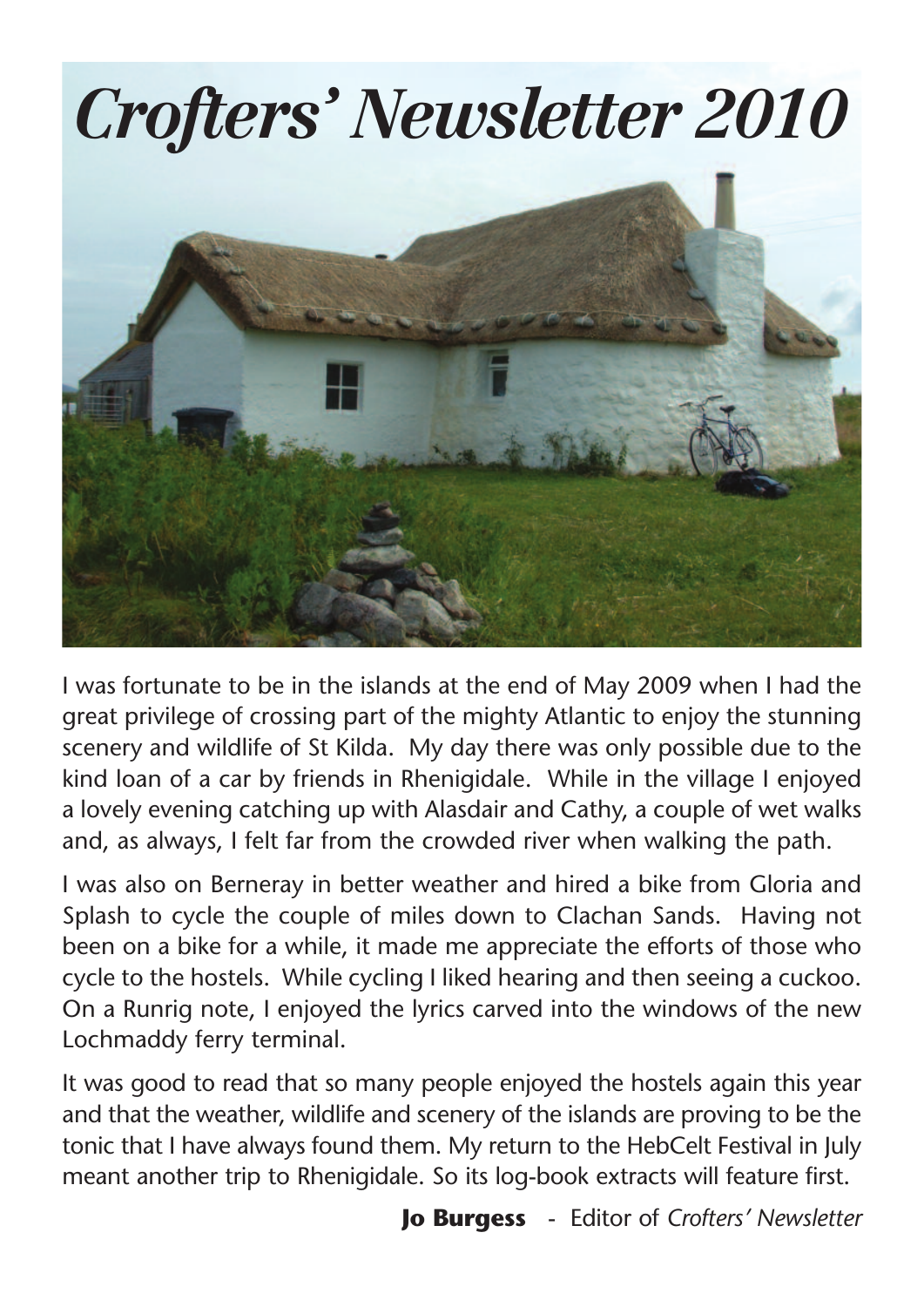## *Rhenigidale*

A Runrig fan had written song titles by the lyrics in the front of the logbook and it was nice to know that enthusiasts are reaching the hostels.

Andy was here in March and walked the track in a blizzard. Rosie found Rhenigidale offered a warm welcome and enjoyed both the space and listening to both the raindrops on the roof and to the raven. Steven was here for the first time in 28 years and thought the changes were all for the better.

In April one hosteller had been in the South Harris hills, another had been to Boreray, St Kilda. Jo and Mike were here at Easter having cycled from Drinishader and noted that little had changed since their last visit in 1992 and for them the weather was good.

Roger Clifton was here for the first time in 40 years sharing memories of Roddy and wrote that nothing beats the magic of the path. Caroline and Geoff described the scenery as infectious and inspiring and wrote that the cycle ride from Tarbert was challenging, but worthwhile.

In May gale force winds and lashing rain put paid to Joanna, Richard and James plans to camp, but led to them making the hostel their base. They made it up Toddun, had a nose-to-nose meeting with an otter, saw sea eagles and completed the Clisham horseshoe.

Bill had the place to himself and Pete enjoyed the quiet atmospheric beauty of the place and swam. He went in search of otters and found 'another wild mammal – similar size but much larger ears. We stalked one and got close up view - though it was quite elusive. Looking it up in my reference book of British wildlife I am pretty certain I have spotted a rabbit'!

Julie said thanks for keeping this simple hostel and Michael wrote of the pleasure of meeting Alasdair. Sarah and Phil were having trouble with the midges and Toby enjoyed lovely views of the Shiants.

James arrived in June having had a lengthy bike battle up hill and down dale and after ten days of glorious sun and wind. It was raining so the fire warmed the cockles and he felt satisfied.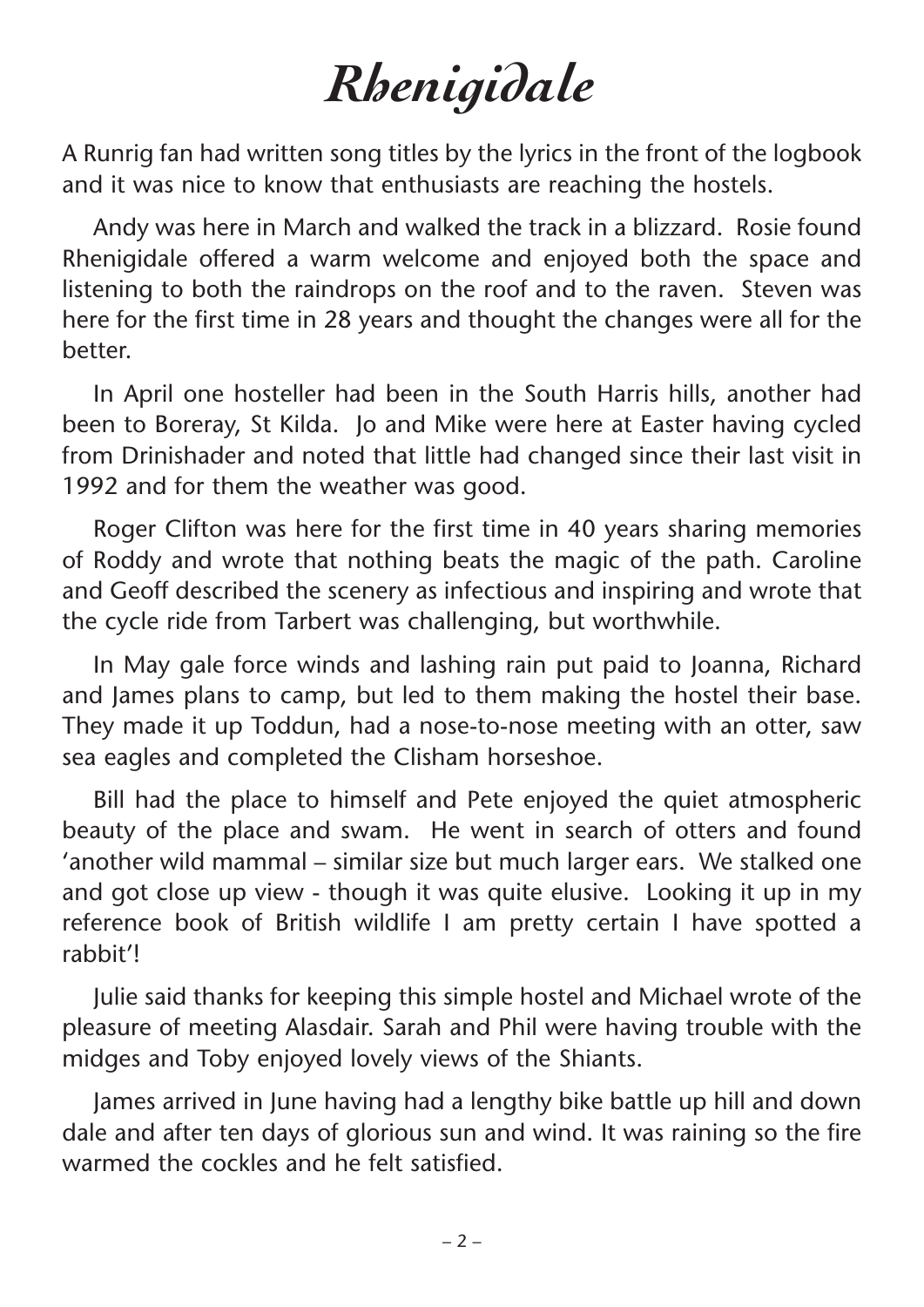Stacey from New Zealand, also cycling, wrote that anyone coming out here with a bike laden with panniers is truly committed. Another visitor climbed Toddun and enjoyed the views especially the sight of an eagle when they were sat by the summit cairn. They also enjoyed deer running and leaping below them on their descent.

Toddun was described as a little jewel of a hill. Brian and John with a combined age of 145 years made it to the top of Clisham and Sophie from Australia who has been coming here for 22 years said it was the first time she had seen sunshine and heat.

Tom, aged 12, who was cycling on a tandem reckoned the hostel should have three-stars. Keith enjoyed the ridge beside Loch Seaforth, but will have to come back for a swim. David and Claudia from Germany thought the hostel the highlight of their extensive Scotland trip and at the end of August it provided a warm and friendly haven from the rain.

Peter thought Rhenigiadale the best of the hostels and enjoyed meeting Alasdair and a visitor from the Czech Republic found it a perfect end to their Scotland tour. Rachel and Nick found it magical.

In October Heather and Zara found the hostel a perfect base and in November and December there was a handful of hostellers happy to find the hostel open, dry and warm.

## *Garenin*

Andrew was grateful for the warmth and shelter of the hostels in January when he was in the islands for much-needed solitude and reflection. Rosie left a long poem - *Sailing on the Minch* - including a line 'a land of simple wisdoms, broad beauty and generous landscape'.

In March, Summer returned from a long wind-blown walk with her face burning 'reflecting the glow I feel inside'. Solitude was a word she and others used in their musings. Another visitor wrote that they 'came here with a burden and am leaving this place with life'. Again despite meeting and enjoying the company of the warden and folk in the village, solitude was enjoyed.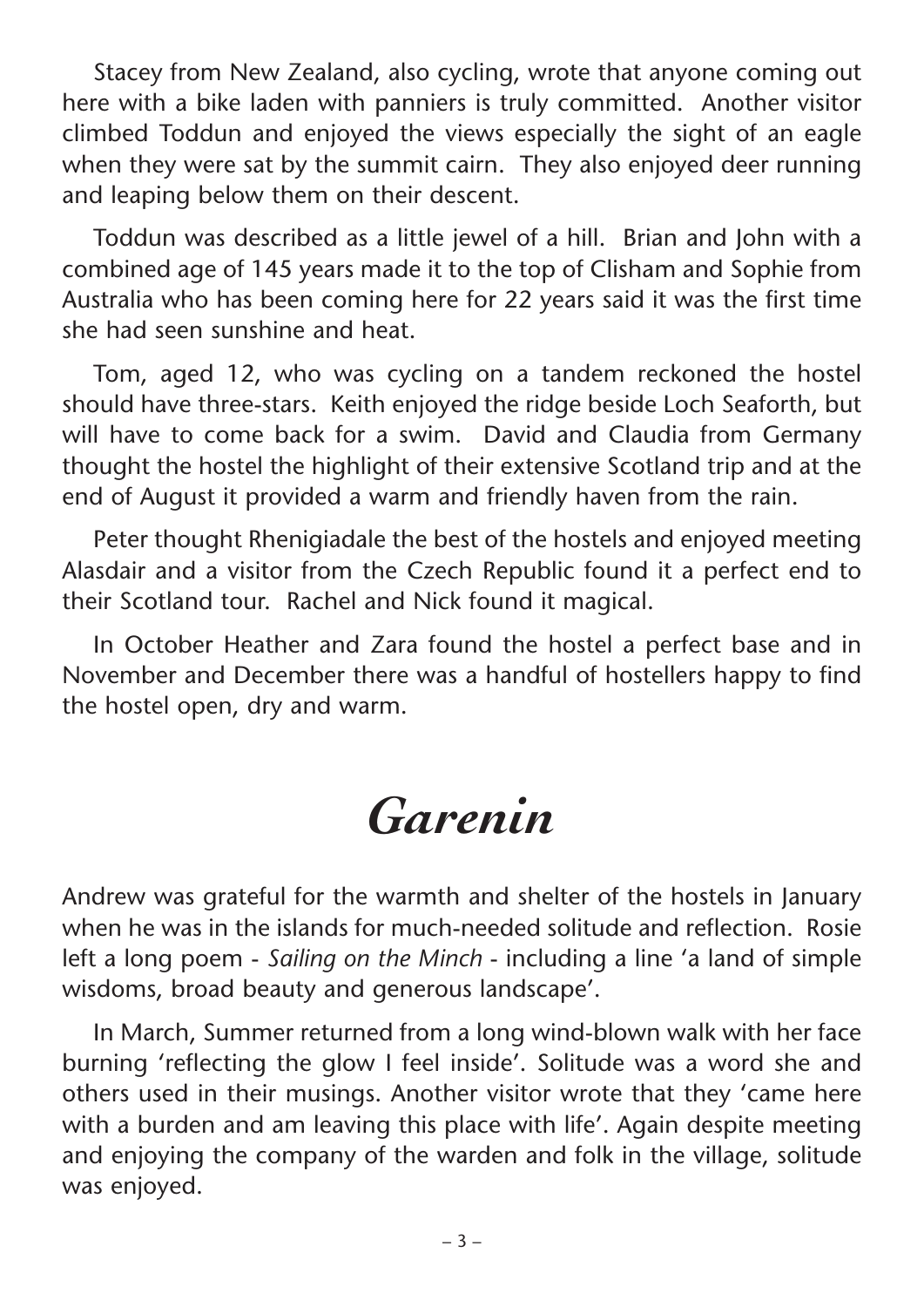Cat and Ellie battled on their bikes through hail-storms, wind-gusts and downpours. Donna and Kester had foraged mussels and cooked them in wine on a driftwood fire. Several including Anna said they would be back.

By April there was lots of sunshine. Ella, aged 10, enjoyed learning about the blackhouses, Chad from Portland, Oregon, was here for the second time with Emiko who thought the hostel the best experience on the best island.

John referred to rumours of Garenin closing and was saddened at the prospect. David had trouble opening tins and there were lots of references to the need for hostellers to clear up after themselves.

Lots of people enjoyed the walk along the cliffs to Dalmor Beach. Cliff and Suzanne recommended the inn between Shawbost and Bragar which is open seven days a week.

In June the weather was good and Paul visiting Lewis and Harris for the first time found the scenery stunning. Zoe saw a basking shark in July. Visitors from Canada enjoyed fabulous views and atmosphere. Hannah found it very cosy with great evenings with the best people ever.

In July the hostel was busy maybe due to the rain. Julie too found warmth in the company round the fire. Andrew meanwhile found it interesting to get an insight into crofting life and went to church on Sunday.

Some Spanish visitors were here in August. Dave came for one night and ended up staying a week. Jack and Holly enjoyed an amazing sunset and an Italian visitor enjoyed the shower. Carol and Moss were here in September and didn't want to leave 'a place of silence, stars and an ever changing sea'. She got lessons on a bodhran and in Gaelic and wrote that 'the hostel means so much to so many, a salve for the soul, a refuge to relax in and a gentle place that stays warmly in memories'.

Andy arrived 'done in' from all four seasons in one day on his ride from Rhenigidale. Anna recommended the museum at Arnol and in October visitors from Glasgow wrote this was the best holiday ever. A Canadian arrived on a stormy night and had the company of Issac and Maria from Spain.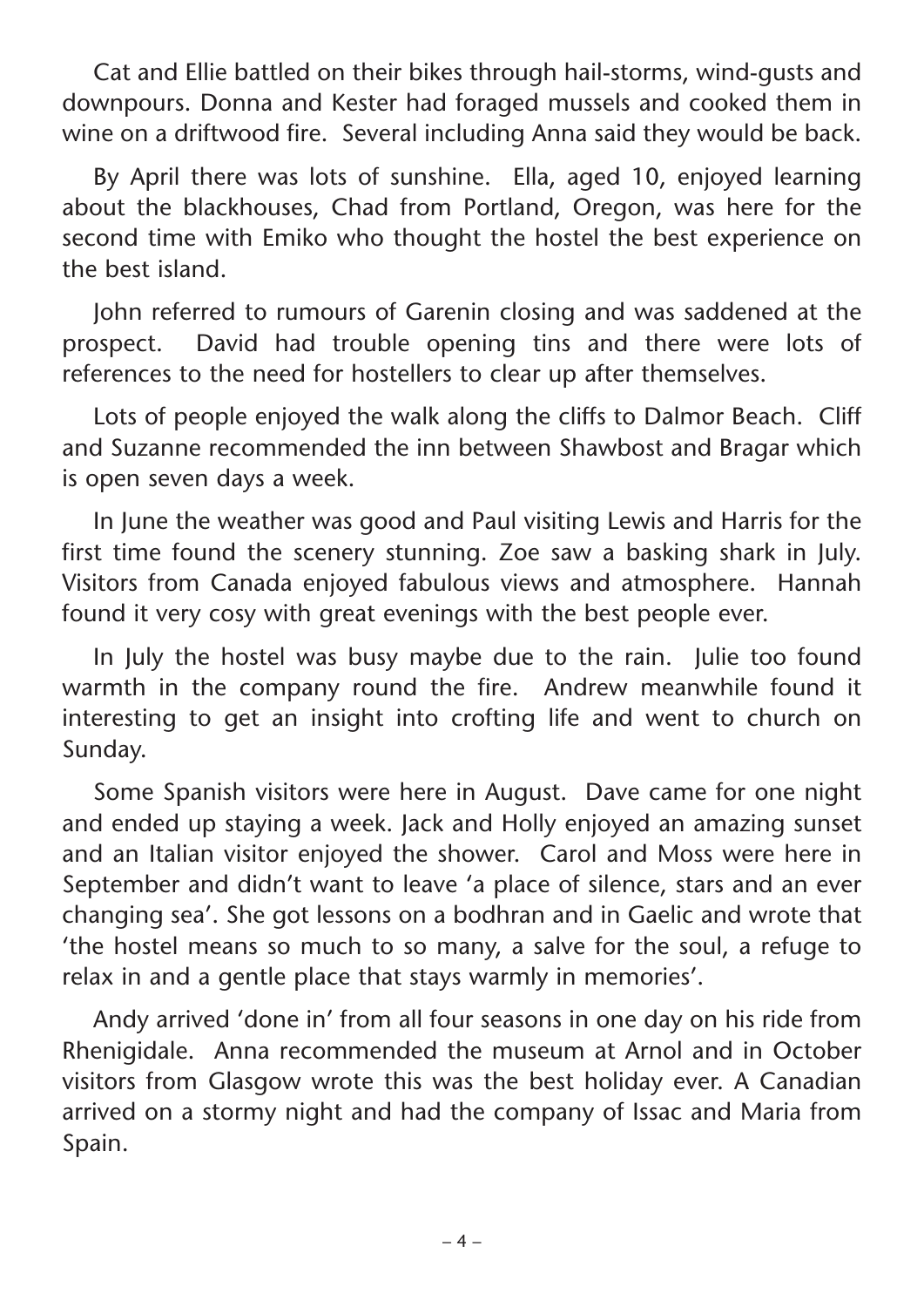Louise like others said she had the best nights' sleep in a long time and saw a Golden Eagle along the Pentland Road from about 40 feet away. Clare and Sam went surfing at Dalmor in November. Brian was here too in November with students from St Andrews while Nancy was here from Belgium.

Stephen visited in December taking photos and found it so wonderful he stayed an extra night. On 22 December Alan wrote 'beautiful and amazing as always, sun shining today and all's well with the world – can't get a better night's sleep anywhere else'.

## *Howmore*

Jane, Isaack and Martin were here again for the New Year when the happiness was only spoilt by worry about the missing Simon McMillan, whose body sadly wasn't found until March.

Jo and Mike here in April got to the top of Beinn Mhor from where they enjoyed clear views all around the area. They also recommended two cafes – one before the causeway and one at Kirkibost in the community centre.

Paul and Rachel wrote 'this place is everything a hostel should be and a lot more besides'. Helen and David enjoyed a sunset of clear translucent shades of pink and blue, listening to curlews and new-born lambs when they had a memorable stay for their 25th wedding anniversary. Bill was here in April and found it busier than he had ever seen it.

Ian and Sue did Beinn Mhor, Corrodale and Hecla and saw dotterel, snow buntings and heard corncrakes. 'Four go mad in the Hebrides' also got up Beinn Mhor and enjoyed amazing views, golden eagles and supper on the beach with a 15 year-old Oban Single Malt.

In June songs were sung on the beach about the glorious Betty and some visitors found the place ideal for camping. In July poems were left on the subject of golf and rhyming foggy with soggy! Peter spotted an eagle being mobbed by gulls and a buzzard and wrote that the eagle looked huge in comparison.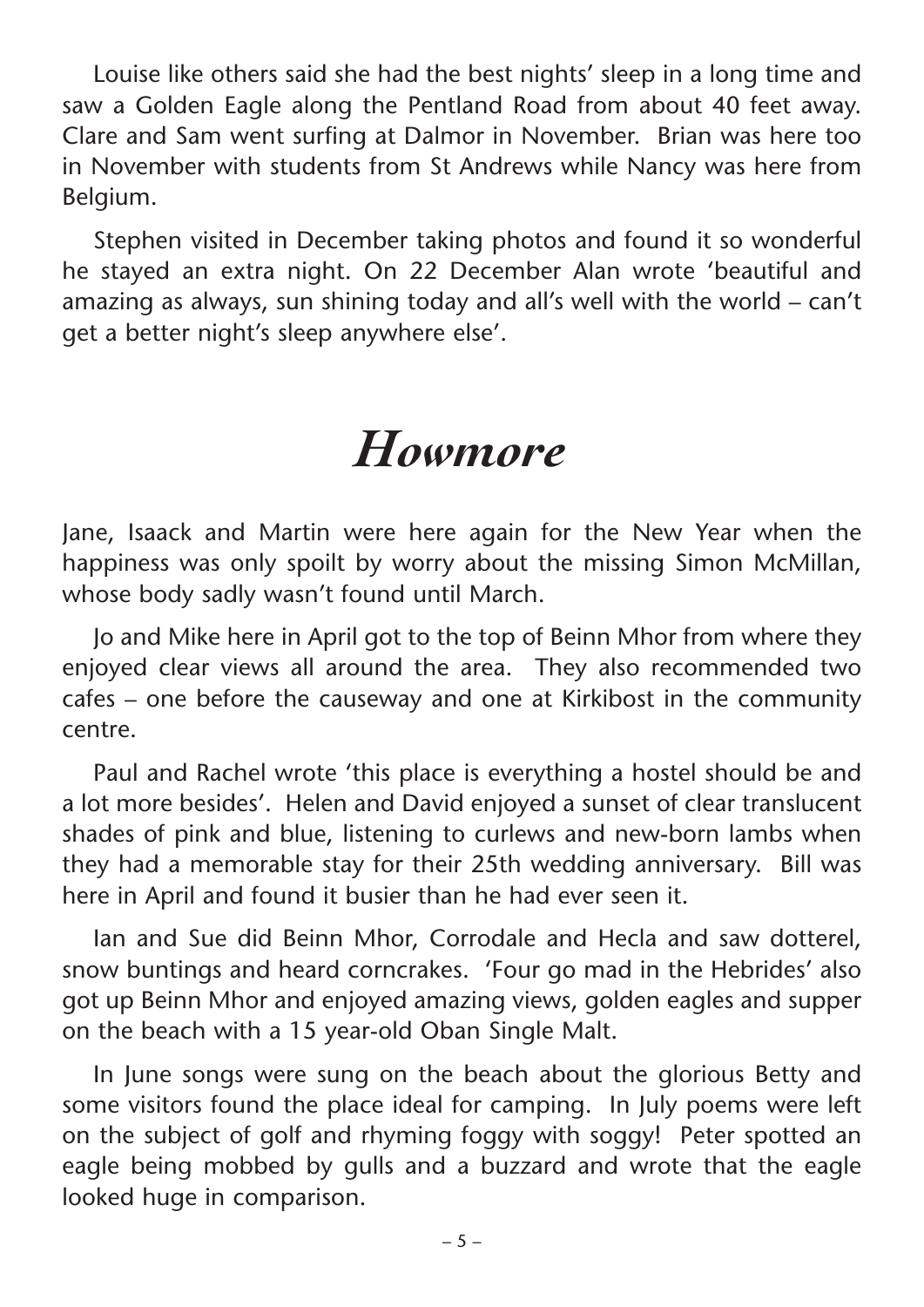Jessy from Belgium found the 'middle-of-nowhere' stole her heart because everything was back-to-basics and the landscape was beautiful. Liam writing in Gaelic wrote that he had a wonderful sleep and that the company was 'sgoinneil - spirited'. Guy felt the communal area was a bit small but still enjoyed his stay.

Joe and Jenny came to camp on their honeymoon, but it being the end of July the tent suffered a force 8 gale so they stayed in a bunk instead. They kept eying up Beinn Mhorr, but failed to find the energy! Sheila wrote of her intention to leave some knitted hand-warmers with Betty for people who find they need gloves. For a small donation they will be available from October.

Dave enjoyed great company but was forced into his car from his bunk by the French National Snoring team! He also wrote that Betty's cakes are World Class. Jane and Issack were back in August and reported a multitude of nationalities staying, including Italians, Israeilis, French Canadians, Columbians and Japanese and on 4th August there was a record attendance of 36.

Visitors from Stockport here in September also enjoyed a fantastic sunset and Sue enjoyed the noise of the waves crashing onto the beach. Gill wrote 'worst of weather; best of times'. Some Germans had great success living off the land - a road-kill rabbit and a grey seal. In October there were lots of greylag geese, wrens, whooper swans and a few snipe. John wrote it was both a magical hostel and spot.

In November, Stewart had the place to himself and enjoyed a fabulous sunset and peace and quiet. A few days later someone wrote to watch out for the red flags as they were in a dream and walked by them. Raju came here to read *Wuthering Heights* and enjoyed seeing Peregrine and a couple of goshawks. He walked in constant rain and low cloud to the imagined bothy where Cathy died!

Milo had an unplanned stay at the end of a six-week journey walking and camping through Orkney and the Outer Hebrides, due to ferocious gales and cancelled ferries. He enjoyed the copy of *Wuthering Heights* he presumed was left by Raju where he discovered in a footnote the origins of his name.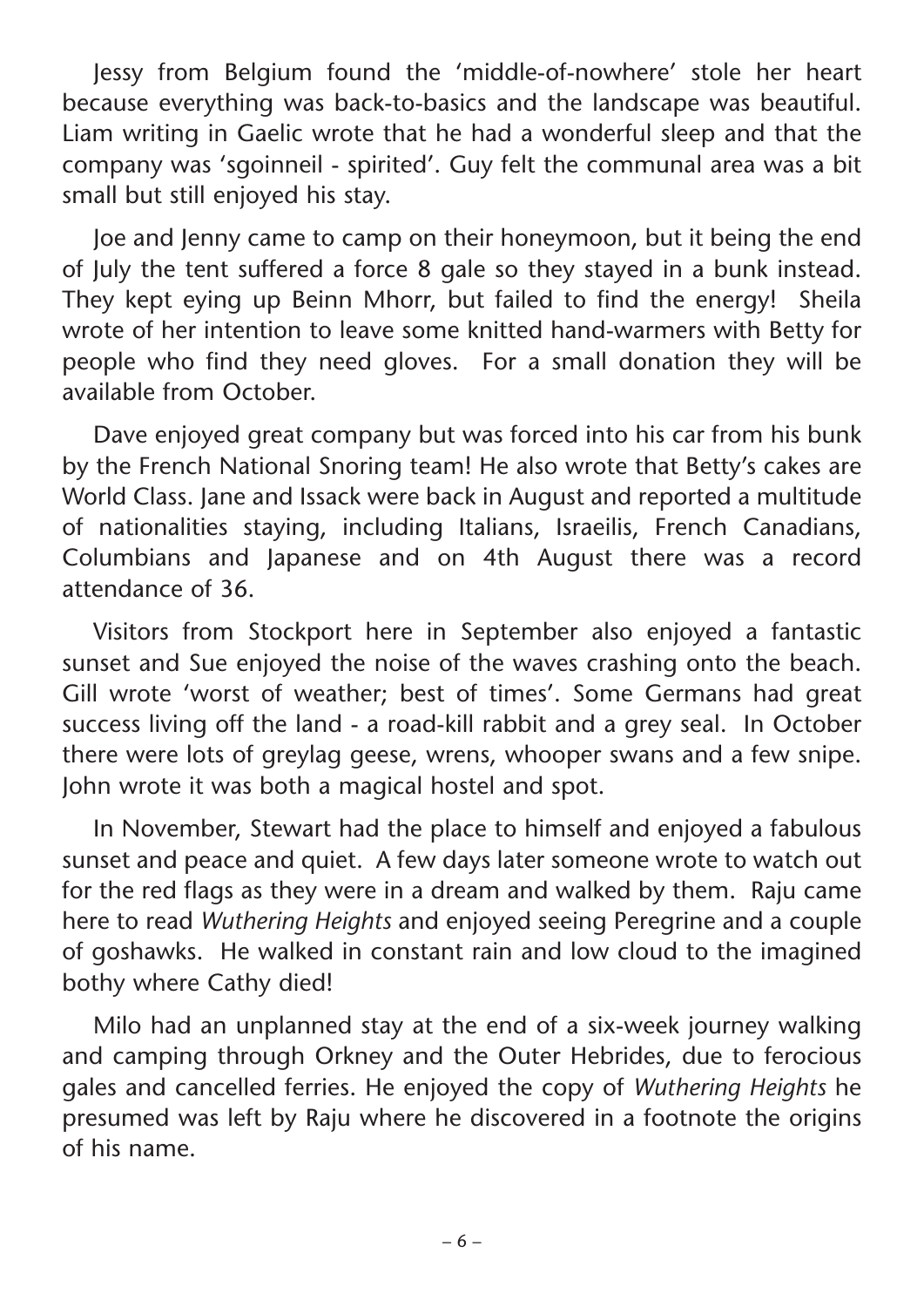The crowd were back for New Year and it was too cold for the beach. Stuart, Jo and Seth the dog were also here, saw otters and enjoyed the icy lochs. Check out 'Howmore Crew' on Facebook.

## *Berneray*

A visitor came in January doing research on the impact of the causeway and found the hostel warm and tidy - a testament to the volunteers and warden.

Visitors next wrote in the book in April when they were celebrating Niall's 41st birthday and had good craic, comfortable beds and enjoyed the company of those working on the hostel. Vicki and Billy were here on the third night of their honeymoon and found it an excellent place to stay.

Richard, the thatcher, who was here doing his work for four weeks wrote that because the English wheat straw he was using still had a lot of grain in it, he expected the roof to look like a wheat field when he comes back in July.

Phil from Northumberland was here after 15 years, when things were very different with no causeway and no direct ferries. His brother, Ron, was warden of Earls Court hostel and worked with Herbert Gatliff. Ron's philosophy was that the big city hostels could make the profits necessary to maintain the network of small, simple hostels. As Phil wrote, Ron and Herbert did a good job for us.

Alison was celebrating 25 years of hostelling and wrote how many things have changed but this hostel is timeless and this place is great. John from Swindon found lots of changes 29 years after his last visit – no grass in the middle of the roads and Sunday being no different to any other day.

In October, Andrew and Graham were here 24 years after being on a work-party when Annie and Jessie offered them kind hospitality, and wrote it was pleasing to see the hostel in such good order. Although they noted changes they felt it still had the same charm.